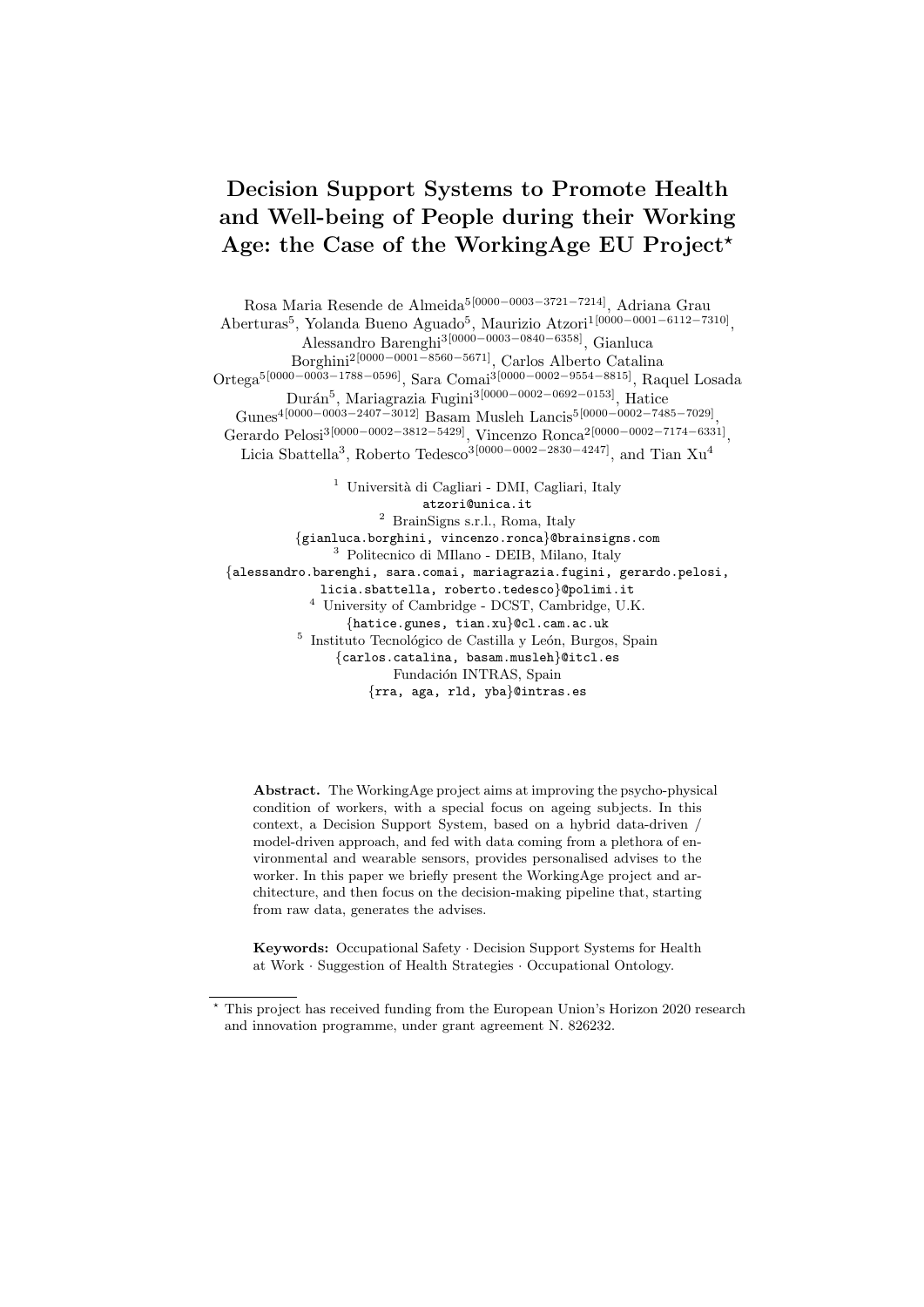## 1 Introduction

The increasing longevity of population in industrialized countries is shifting the age distribution of the workforce. However, the aging process can lead to physiological and cognitive changes that can affect the well-being and quality of life of workers. Workplace design and organizational strategy can play a pivotal role in maximizing the comfort and performance of occupants, as well as in promotion healthy habits in working/living environments.

The ongoing EU project WorkingAge (Smart Working environments for all Ages - [https://www.workingage.eu/\)](https://www.workingage.eu/) – WA for short – focuses on these issues and promotes healthy habits in working environments targeting people aged over 45. The aim of the project is to achieve a better understanding of well-being at work and of factors that may inhibit or deteriorate prolonged employment [\[9\]](#page-11-0). The Working Age Of Wellbeing (WAOW) tool is under development to provide workers with assistance in their everyday routine in the form of recommendations, risks avoidance and reminders. The WAOW tool monitors the worker's behavior, health data and preferences through continuous data collection using Internet of Things (IoT) devices –sensors, interaction tools, wearable devices– to provide recommendations on working habits, physical activities and social relations. The core of the WAOW tool environment is a Decision Support System (DSS), a reasoning system about the worker conditions and for early detection of possible issues. The DSS supports workers in taking effective and personalized decisions and interventions based on a set of measured indicators.

The paper is organized as follows. Section [2](#page-1-0) reports related work; Section [3](#page-2-0) provides an overview of the WAOW tool; Section [4](#page-3-0) introduces the intervention strategies to improve workers' well being; Section [5](#page-4-0) introduces the WAOW Ontology-based data model; Section [6](#page-7-0) shows how the DSS provide recommendations to the workers; finally, Section [7](#page-10-0) outlines conclusions and future work.

## <span id="page-1-0"></span>2 Related Work

Safety and well-being at work is recognized to be highly related to social, economic, and environmental conditions [\[19\]](#page-11-1). These should be enhanced to improve health and well aging [\[12\]](#page-11-2), in the line of what recommended by the Occupational Health and Safety (OHS) management system standard<sup>[6](#page-1-1)</sup> described in [\[6\]](#page-11-3). An interesting overview of problems related to aging and well-being at work and in societal environments is given in [\[13\]](#page-11-4).

Working, even at a relatively advanced age, is considered good to maintain physical and mental health [\[10\]](#page-11-5). However, not all workers benefit of favorable conditions, due to dangerous or stressing work environments. Moreover, ageing and shrinking of work forces [\[2\]](#page-10-1) worsen the work conditions of many classes of workers, due to staff shortage and lack of expertise in young generations [\[1\]](#page-10-2). New working and living conditions are encouraged in many studies and experiences,

<span id="page-1-1"></span><sup>6</sup> <https://www.bsigroup.com/en-GB/Occupational-Health-and-Safety-ISO-45001/>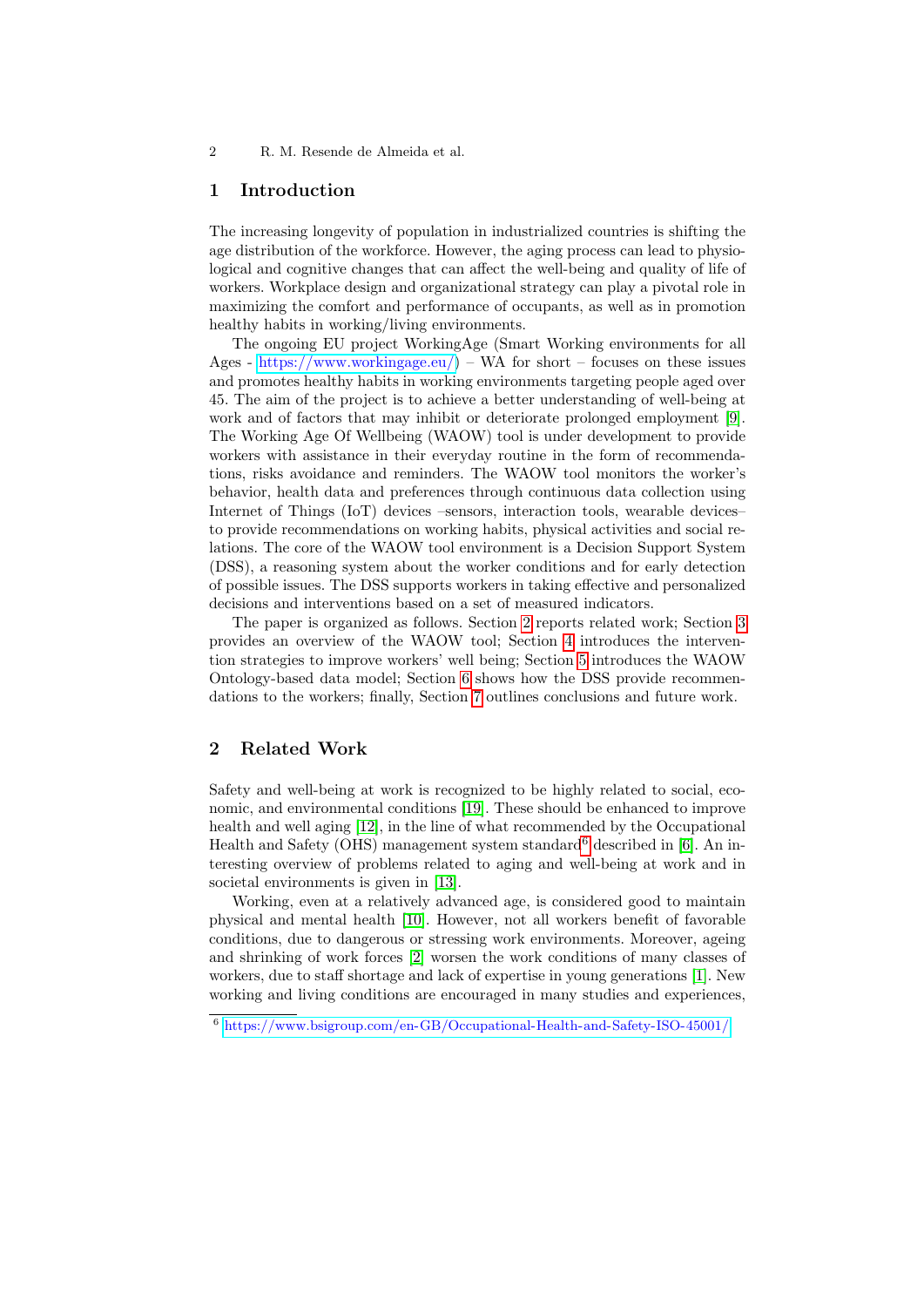centered around concepts of autonomy and quality of life [\[4,](#page-10-3)[8\]](#page-11-6) The WAOW tool can be classified as a Self-Management Occupational Safety and Health Supervision System (SMOSHS System) [\[3\]](#page-10-4). The tool is being designed considering DSS issues, in order to adapt its interface and functions to the user, in the line of what proposed in [\[15\]](#page-11-7) and considering that the partners involved in experiments apply procedures compliant with GDPR.

Coming to the DSS, in the last years, DSSes have become quite popular in health services, to enhance interaction between patients and their physicians [\[16\]](#page-11-8), in social care [\[5\]](#page-10-5), and in many other areas, using technologies which commonly draw on an existing knowledge base of evidence and guidelines to provide logical reasoning-based expert advice. In [\[21\]](#page-11-9), a DSS is described for workers with disabilities who are more sensitive for stress at work and for the injuries connected with non-adequate workplaces. Based on ontologies, many DSSes have been developed for business decision making, or for cyber-physical systems [\[17,](#page-11-10)[18\]](#page-11-11), which are very similar to our application area. In fact, these systems tightly integrate software, human, and physical components with the need to satisfy constraints on performance and safety of the monitored activities, exhibiting a high degree of automation for the management of their functionalities and decision making processes. In general, there is a strong need for semantic models of the involved application domains. In such a context, the clinical domain [\[14\]](#page-11-12) witnesses an increasing demand to develop knowledge-based DSSs employing medical knowledge and expertise coming from different ontologies.

## <span id="page-2-0"></span>3 The WAOW Tool

The main goal of the WA project is designing and developing the WAOW tool. Such tool provides feedback to the employers by means of warnings and advises. Furthermore, the WAOW tool collects information useful to perform changes in the workplace that may lead to an increased level of comfort for the workers and new solutions to promote flexible and sustainable job longevity measures. The WAOW tool is focused on the usage of innovative Human Computer Interaction (HCI) methods, including augmented reality, virtual reality, gesture/voice recognition and gaze tracking. It will measure the user's psychological/emotional/health state, collect data about the environmental conditions of her/his workplace, and will provide advises taking into consideration also gender, ethics and security aspects. The WAOW tool architecture can be divided into three parts (see Fig. [1\)](#page-3-1). Firstly, there are numerous sensors that are deployed in the workplace or worn by the worker in order to acquire all the information (Raw data) required by the system; notice that, another input source is provided by questionnaires administered to the worker by means of the WA App, running on the worker's phone. These pieces of information are then sent via Wi-Fi or Bluetooth to the Edge Cloud (the second part of the architecture) to be processed by means of different algorithms to the end of computing a relatively small set of High-Level information regarding the well-being status of the workers. Finally, High-Level information is sent to the WA App, where it is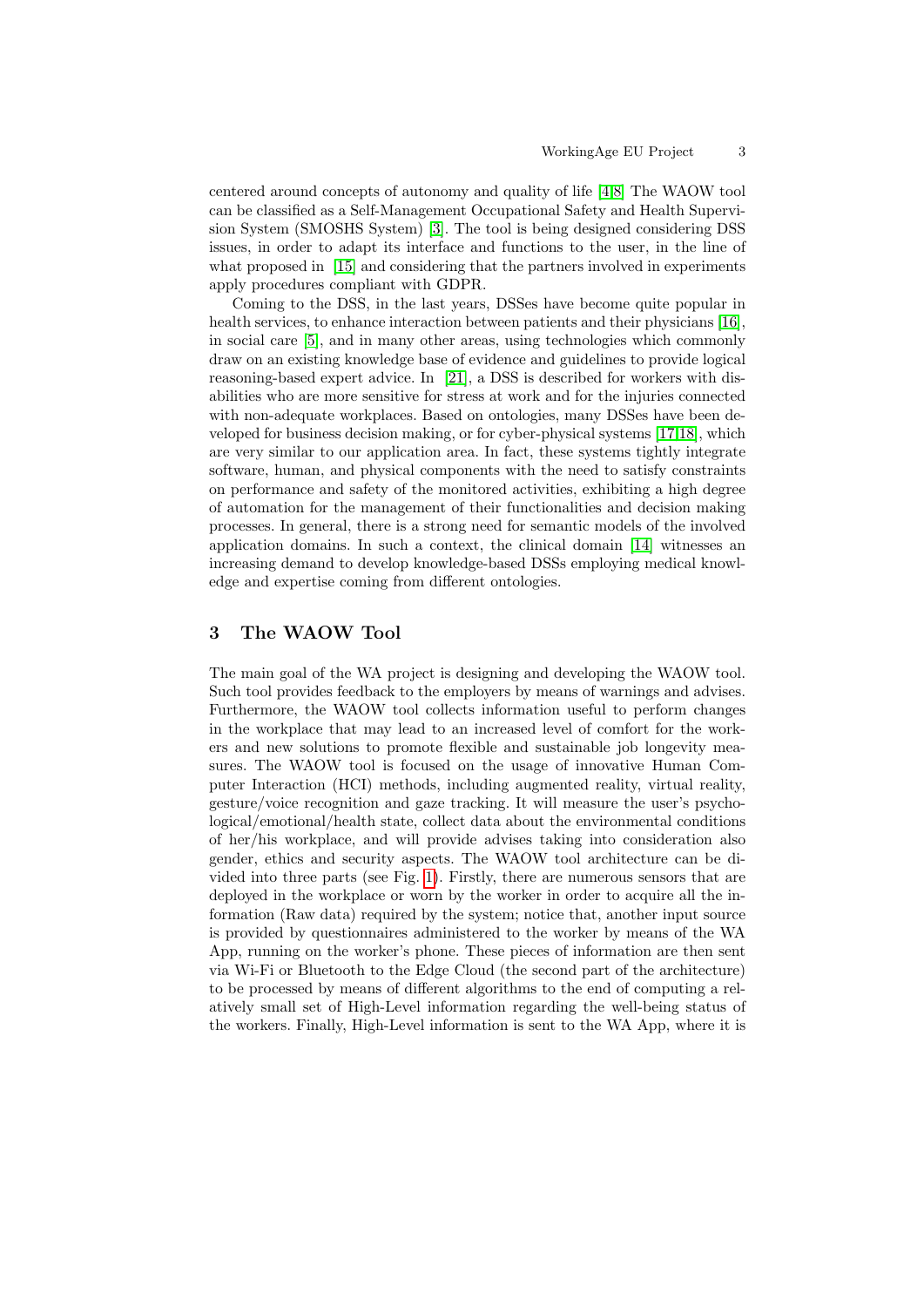

<span id="page-3-1"></span>Fig. 1. The WAOW tool decision making pipeline.

stored into the Ontology and processed by the DSS, which generates advises to the worker (see Section [6](#page-7-0) for details).

## <span id="page-3-0"></span>4 The Intervention Strategy

The WA project intends to develop an e-coach system of interaction to implement an intervention program with workers over 45 years to prolong their work ability and autonomy, reduce strain in different working conditions and promote wellbeing throughout different areas of their lives, promoting an inclusive approach to the health at work. It seeks to increase awareness of workers on aspects such as ergonomic conditions, occupational hazards, stress and its effects on health, providing the worker with the knowledge and skills to reduce negative effects or adopt healthier and safer behaviors.

The WA Intervention Framework is pillared on well-known models, such as the CDC Workplace Health Model, the Plan-Do-Check-Act (PDCA) cycle adopted by the Occupational Safety and Health Administration for the certification process of the OHSAS 18001 management standard, and the Integrated Risk Management (IRM) model, a set of practices and processes supported by a risk-aware culture. It considers the multi-factorial nature of subjective wellbeing and work ability to ensuring a holistic and comprehensive approach to the individual. The WA Intervention Strategy designed so far considers wellness on physical, emotional, intellectual, occupational, social and environmental dimensions. The integrated approach fosters awareness on psycho-social and ergonomic risk prevention measures, seeking to promote attitudinal and behavioral changes towards healthy lifestyles. From this perspective, WA addresses four major areas of intervention: Ergonomics & Physical environment (which promotes adequate work postures and encourages healthy work habits), *Worker's health and per*sonal characteristics (which encourages the user to follow and/or acquire health promotion and disease prevention strategies), Psycho-social factors (which aims at increasing the self-awareness about cognitive and emotional states of activation or discomfort) and Lifestyle  $\mathcal C$  Health habits (which promotes the acquisition and maintenance of healthy lifestyle habits). The goal of the WA Interventions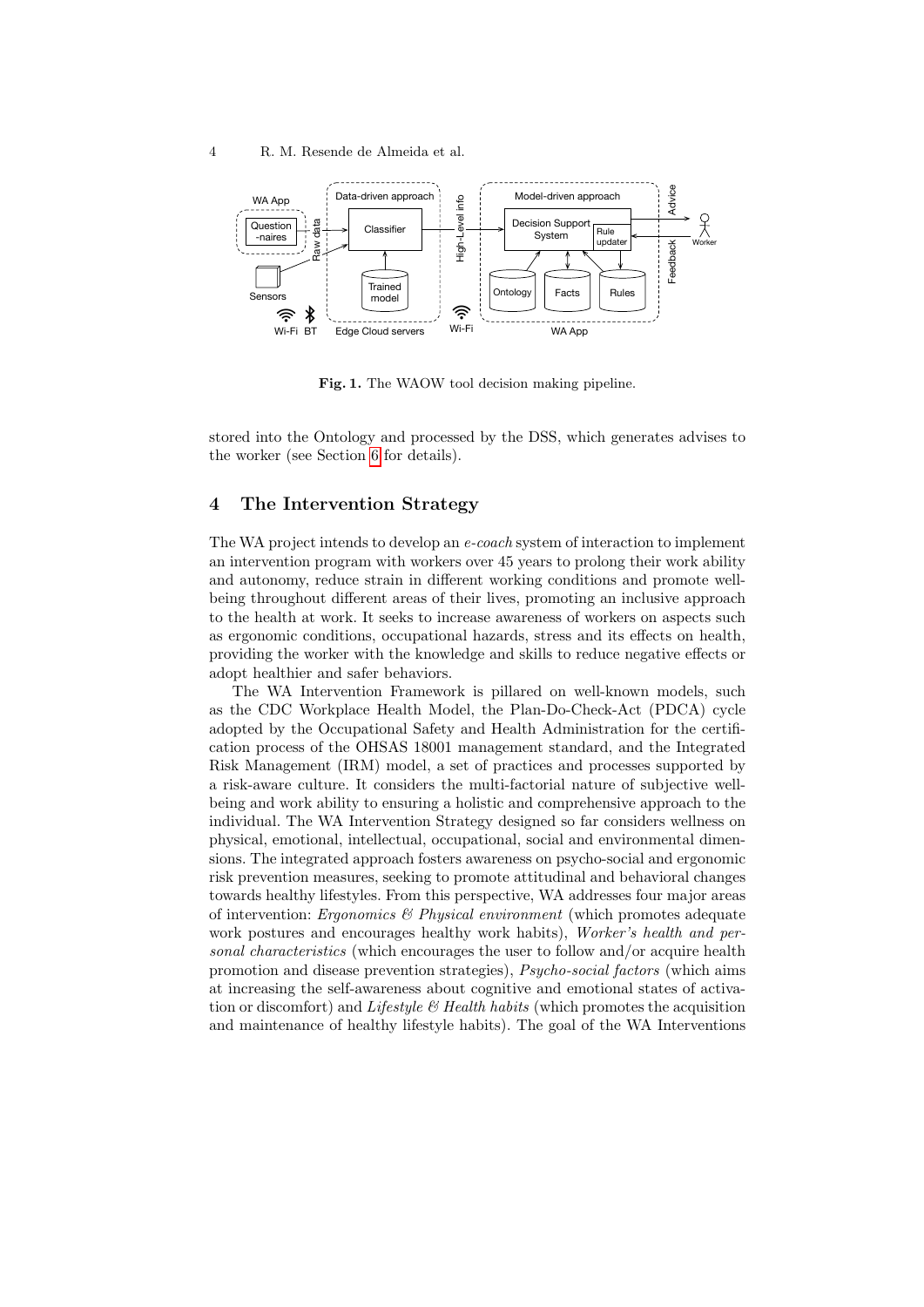is not limited to leveraging the power of technology for recommend practices for safety and health but also for general well.being. Taking advantage of the technological concept of WA the proposed intervention approach aims to change the way the workers see and take care of their health, helping to better understand their own health, improving self-awareness of well-being, and changing how workers access to assessment data and advice. For employers, WA provides many opportunities for smarter health and well-being support. In the development of the WA Intervention Framework and Strategies, a multidisciplinary team of expert professionals designed the intervention around the following pillars.

Framework for stress and strain assessment and intervention. Strain is an essential aspect for assessing the effects of work on a given person describing her/his reactions to the set of working conditions. Stress describes the external characteristics of a work situation that influences the working person. These include, for example, physical and organizational working conditions. Within the WAOW tool, there will be different sensors used to measure *physical* (muscular, skeletal, cardiovascular and somatic) and psychological (mental and emotional) strain, as defined in [\[20\]](#page-11-13). The analysis of these measures lets the WAOW tool to generate a personalized advice, which aims at improving the worker's condition, based on the strain typology.

WA focuses the design of the intervention in a goal-oriented approach, where coaching is "essentially about helping individuals regulate and direct their interpersonal and interpersonal resources to better attain their goals" [\[11\]](#page-11-14). Specific, Measurable, Achievable, Relevant Time bound (SMART) goals will be progressively tuned around the user profile, promoting behavioral changes, improving the healthy habits of the worker, taking into account behavioral, environmental and personal factors. Moreover, a specific set of interventions will be developed to meet the different SMART goals along the WA tool usage.

The Recommendation System. The DSS, incorporating the framework depicted above, will generate the appropriate recommendation. Relevant information for the DSS will come from measurements, from SMART goals and from questionnaires (see Section [6\)](#page-7-0). The DSS will propose an advice at any moment, and/or in response to a specific measure, indicative of a possible risk to the user's health. The recommendations are focused on ergonomics, psycho-educational and emotional activation control techniques, and behavioural modification.

## <span id="page-4-0"></span>5 The Ontology

The WA Ontology represents the data model for the High-level information samples generated by Edge Cloud servers. Starting from such pieces of information, the DSS will generate personalized advices to the workers.

The Ontology is represented by means of the OWL2 DL language. In the OWL language, a concept is represented as a class, if it can be seen as a set; the relationships between classes are named object properties; the attributes belonging to a class are named datatype properties; finally, individuals define the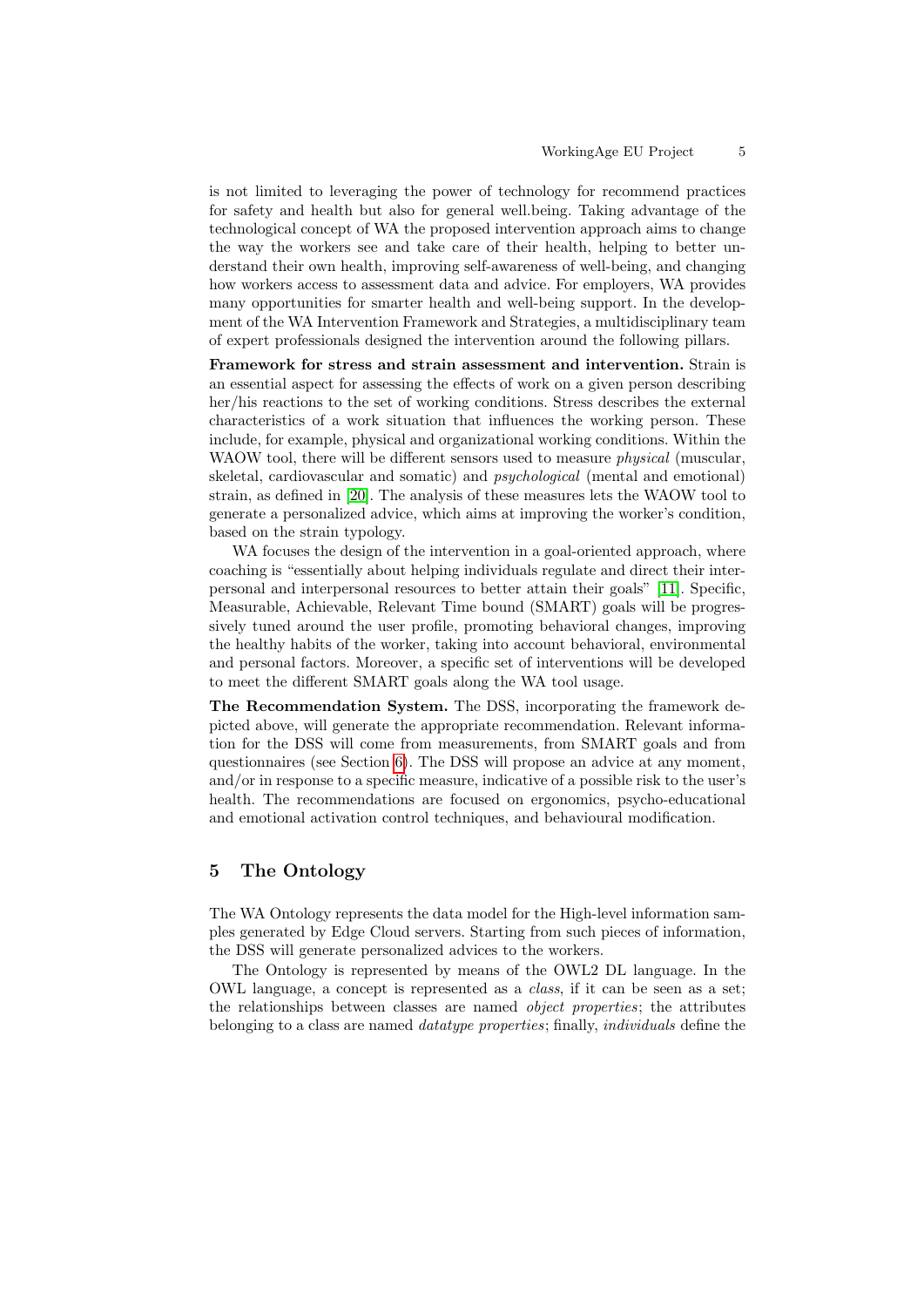

<span id="page-5-0"></span>Fig. 2. Description of the worker, and related classes.

instances of a class, i.e., elements of a set. For providing the best privacy, the resulting OWL file is stored on the worker's phone, into the WA App.

In our Ontology each datatype property corresponds to a specific High-level information, and whenever a new High-level information is added to the Ontology, a new individual is created. In the following, we describe the five parts that compose our Ontology, using a simple graphical language, where squares represent classes, arcs show object properties and "pins" depict datatype properties. A dotted square denotes a "link" to a class that is described into other drawings.

Worker. This part is the "core" of the Ontology and describes the profile of the worker, as well as the connections to all the relevant information provided by other parts of the Ontology (see Fig. [2\)](#page-5-0). The Worker class, together with the Profile class, describe the basic characteristics of the worker. Notice that UserID is described as a key for the class Worker, meaning that such a datatype property will be used by the WAOW tool to identify a specific worker. A worker is associated with zero or more advices, and can provide a corresponding feedback. advices are associated with a probability; this is due to the fact that any Highlevel information is, in general, generated by data-driven classifiers. We leverage that characteristic by providing not only the classifier output (which corresponds to a High-level information to be stored into the corresponding datatype property of a specific class) but also the related probability. Thus, the ProbLog engine can provide a probabilistic advice; such probability can be seen as a reliability score associated with the advice. Finally, the worker is associated with several sensor measurements, social environments, activities, and SMART goals. Note that a sensor measurement happens in the context of a given activity; in fact, a worker can be measured at the workplace or during free time.

Sensor. This is the most complex part of the Ontology and describes the High-level information samples calculated from the Edge Cloud servers, about a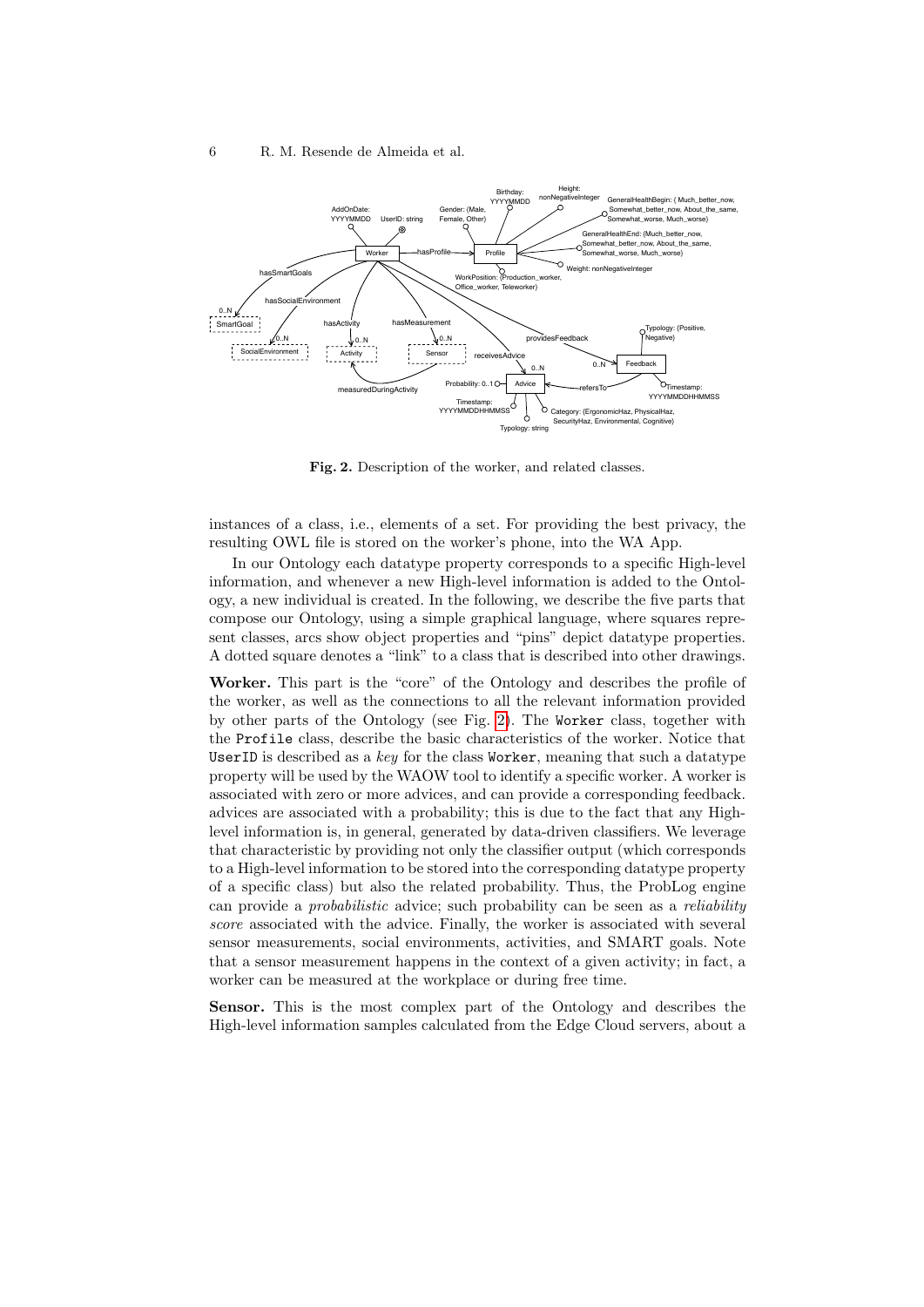

<span id="page-6-0"></span>Fig. 3. Information derived from several body and environmental sensors  $(Q$ uestionnaires class omitted).

DaLO\QXHVWLRQQaLUHBHIRUHWRUN  $\mathcal{O}$  $\frac{1}{2}$  typologies, associated w  $\sim$ Each measurement is provided with a timestamp and a probability value; over sequence of High-level information sampl various typologies, associated with various reliability values (adopting the same  $\log$  and  $\log$  that the WAOW too leverages for collecting information about the worker and her/his environment. the time, we collect an ordered sequence of High-level information samples, of worker. The taxonomy in Fig. [3](#page-6-0) shows the sensor typologies that the WAOW tool interpretation described for advices). The DSS will reason on this sequence. Sensors are subdivided into environmental sensors, body sensors, and other typologies (which include questionnaires and user location). Questionnaires, which will be administered to the worker by means of the WA App, are considered as a special case of sensors, and provide daily, weekly or monthly "measurements".

Activity and social environment. The class named "Activity" describes the relevant characteristics of the activity associated with a worker. Worker's activities are split into two main parts, as Fig. [4](#page-7-1) shows: Task and FreeTime. In fact, the WAOW tool will measure workers at the working place, and during their activities at home or in other places. By "social environment" we mean the relevant social characteristics of the working environment as captured by classes in Fig. [5.](#page-7-2)

SMART Goals. This part describes the so-called SMART goals about healthy habits that the worker is encouraged to adopt (see Fig. [6\)](#page-8-0). According to the worker's context, a SmartGoal will be set for each individual worker. The Ontology stores the current state of the individual worker as well as the goals that are identified to be met by the worker. These personalized goals can help the work-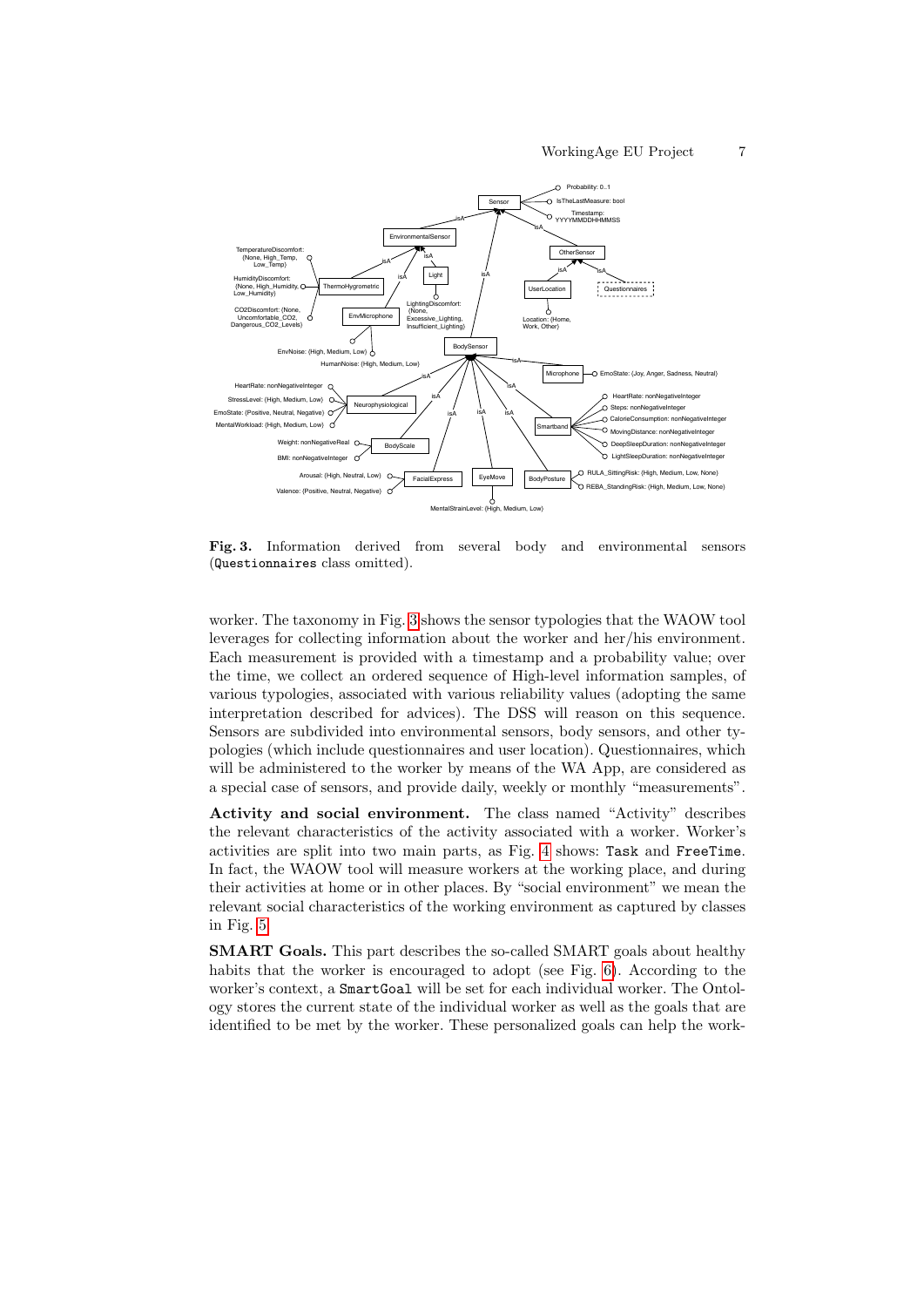

<span id="page-7-1"></span>Fig. 4. Information about activities of the worker.



<span id="page-7-2"></span>Fig. 5. Information about social characteristics of the working environment.

ers improve their working and living conditions. The Class GoalState shows the worker's progress towards the set SMART goal, which is updated weekly. These goals are mostly related to nutrition, sleep, and social relations, and aim at challenging the workers in terms of behavioural change, and of motivating them to adopt a healthier lifestyle.

## <span id="page-7-0"></span>6 The Decision Support System

One of the central components of the WAOW tool is the DSS; such a system supports the worker while dealing with working activities. The DSS we developed is based on a model-driven approach – in particular, it's a rule-based engine – but it is able to work with the results of the Edge Cloud algorithms, which generate a probabilistic output. Thus, the whole "decision-making pipeline", as Fig. [1](#page-3-1) shows, is actually based on a hybrid data-driven/model-driven approach. We opted for this design as for the models working on Raw data we found feasible corpora that permitted to leverage data-driven models. For generating advices, however, no feasible corpora existed, and creating our own dataset was not an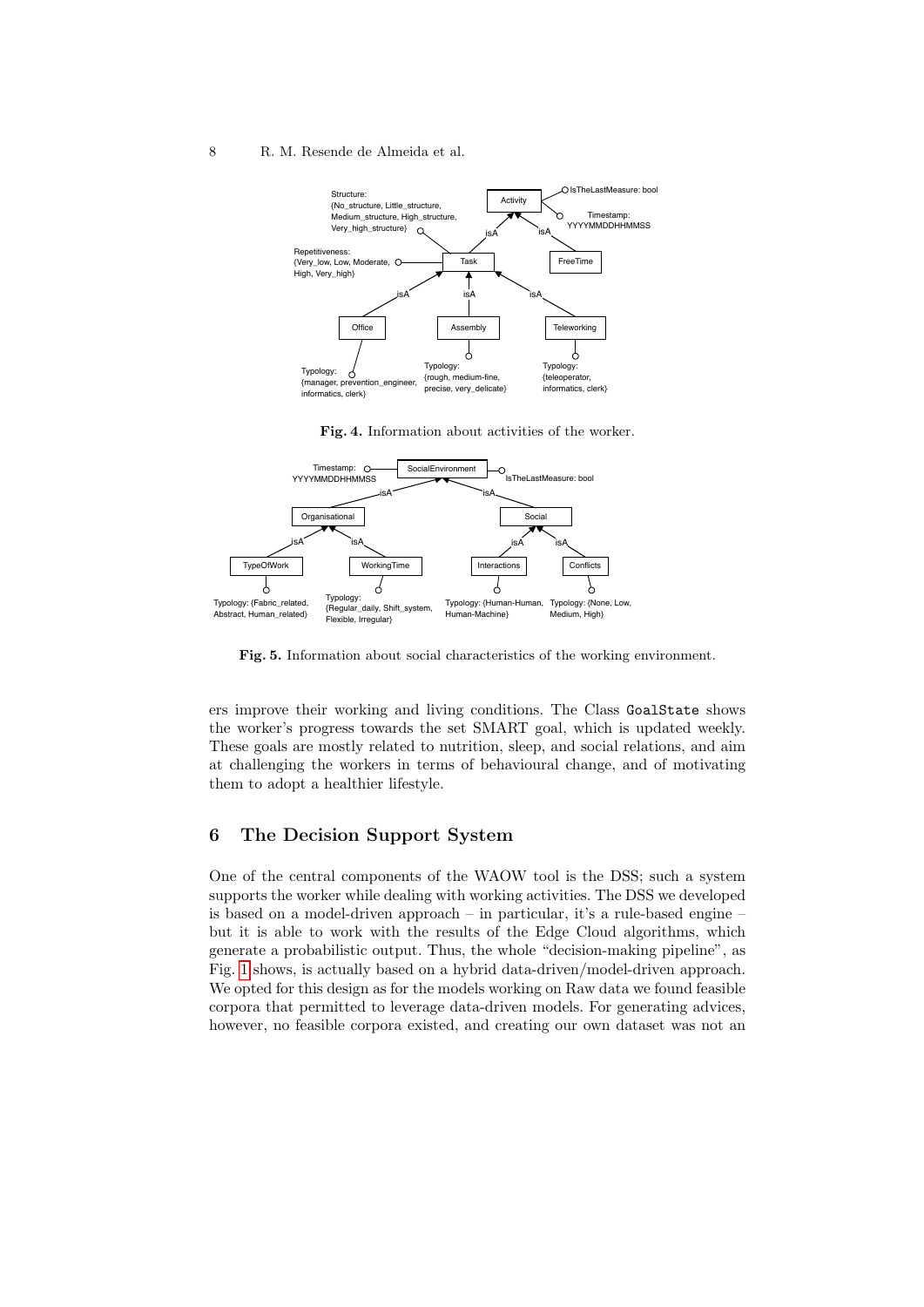

<span id="page-8-0"></span>Fig. 6. Information about the SMART goals.

option. Thus, we decided for a model-based approach. Model-driven approaches refer to methods that are able to reason over existing and infer new knowledge based on a given model of the domain at hand. These solutions are often referred to as expert systems. A typical model is often expressed as a set of rules, which describe how to derive new facts, as it happens in well-known declarative programming languages like Prolog. Declarative model-driven approaches are also used for case-based reasoning, to provide insights based on previously occurred instances. Given a model, the computation is performed by the reasoning engine, that applies the model to user-provided data to infer new knowledge regarding the domain.

Research in model-based reasoning focus in various areas, including the core engine optimizations, debugging, expressivity of rules and knowledge representation in general. Recent research included uncertainty in their proposed models, leading to engines able to handle probabilistic rules [\[7\]](#page-11-15). In the design of the WAOW tool, we determined that uncertainty was needed in order to represent aspects of the model which cannot be predicted in a deterministic way. For instance the confidence that an expert may give to a specific suggestion, or the measure of a sensor, may not be always equal to 100%. This is why we chose ProbLog as the inference engine for the DSS.

ProbLog. ProbLog [\[7\]](#page-11-15) is a probabilistic logic programming proposed by the DLAI group at the KU Leuven University (Belgium), heavily inspired by Prolog. It reuses the Prolog syntax but allows probabilistic labeling of rules and facts, allowing not only inference of certainly-true facts (according to the usual declarative models), but also derive the level of confidence for that specific inferred fact. An interesting property of ProbLog is that it does not require to specify an exact Bayesian Network, relying instead on a sort of best-effort approximation whenever some nodes and edges of the full causal graph are missing. It can also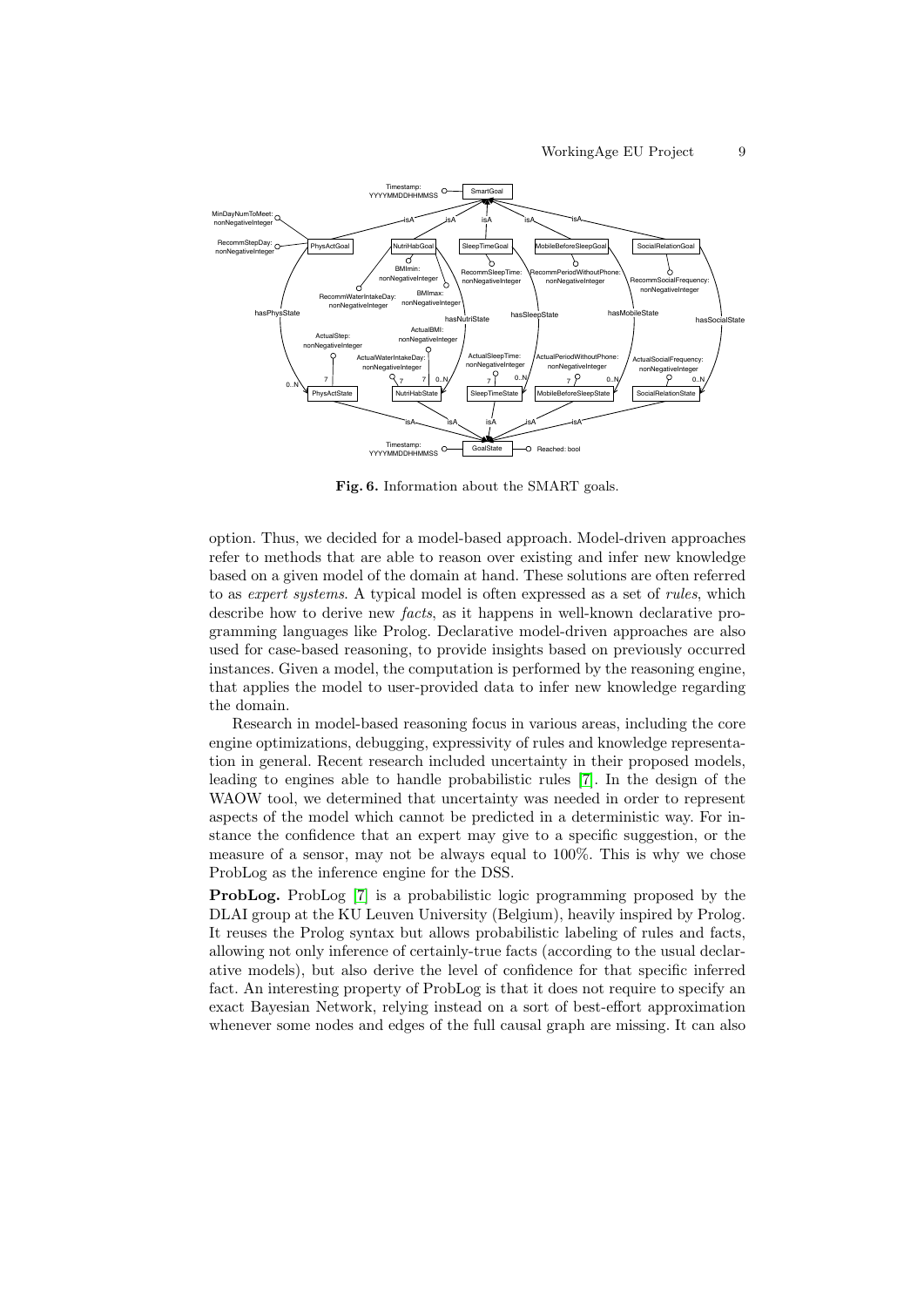compute marginal probabilities of any number of ground atoms in the presence of evidence, therefore recomputing probabilities whenever new data is provided. This is important since in many real applications, including those in the context of the WA project, many aspects of the causal dependencies cannot be modeled exactly, and so a level of approximation must be handled by the tool. As the original Prolog, ProbLog uses procedural interpretation of Horn clauses, in this case labeled with probabilities. As we show next, we use these probabilistic rules to model scenarios in the context of working environments.

The DSS. As Fig. [1](#page-3-1) shows, the DSS is fed by High-Level information generated by the data-driven models running into the Edge Cloud. The Ontology acts as a data model with the aim of describing all the possible worker's physical, cognitive and emotional states.

The DSS leverages the OWL definition of the Ontology to check for correctness and consistency the coming High-level information. Individuals, however, are not described in terms of OWL syntax elements: for best efficiency, they are directly created as probabilities facts, following the ProbLog syntax. The outputs of the DSS will be highly supported by the Interventions platform, described in Section [4.](#page-3-0) The suggestions and interventions implemented in the WAOW tool are provided by experts. Such suggestions and interventions proposed to the user will be implemented as probabilistic rules by the DSS: the selection is carried out taking into account the probability associated to each worker's state. Such a probability is modulated by the High-Level information provided by each sensor integrated into the WAOW tool and by the feedback provided by each worker toward the interaction with the DSS.

The rules leveraged by the DSS will consider different factors that may affect the well-being of the worker, such as the environment (e.g., loudly, incorrect lighting), wrong behaviour at work (e.g., use of wrong tools or used in a wrong way, posture), worker's habits and state (including out-of-work elements such as food, sleep). The DSS will interact with different entities integrated in the WAOW tool. In particular, the DSS will receive in input the descriptions of the worker's physical and mental states, with the support of the Ontology, and will produce recommendations based on the worker's current state and on her/his history (both stored by the DSS as probabilistic facts). Notice that the worker can provide feedback to the DSS which, in turn, can update the rules to customise them to the worker's preferences. For instance, if a given suggestion in the past (e.g. the use of earmuffs) did not produce an expected benefit (e.g. "decrease in user stress recorded through sensors"), the DSS may then explore other suggestions with the given user (e.g., "take a pause of X minutes").

Action Rules: a simple example for user suggestions. Let's assert, in Prolog, that Jack is a worker and every worker is also a person:

worker(jack).  $person(X) :- worker(X).$ 

The left hand side of the rule is called *head*, the right hand side is the *body*. Uppercase X is a variable. Whenever the body holds, the head holds too. With this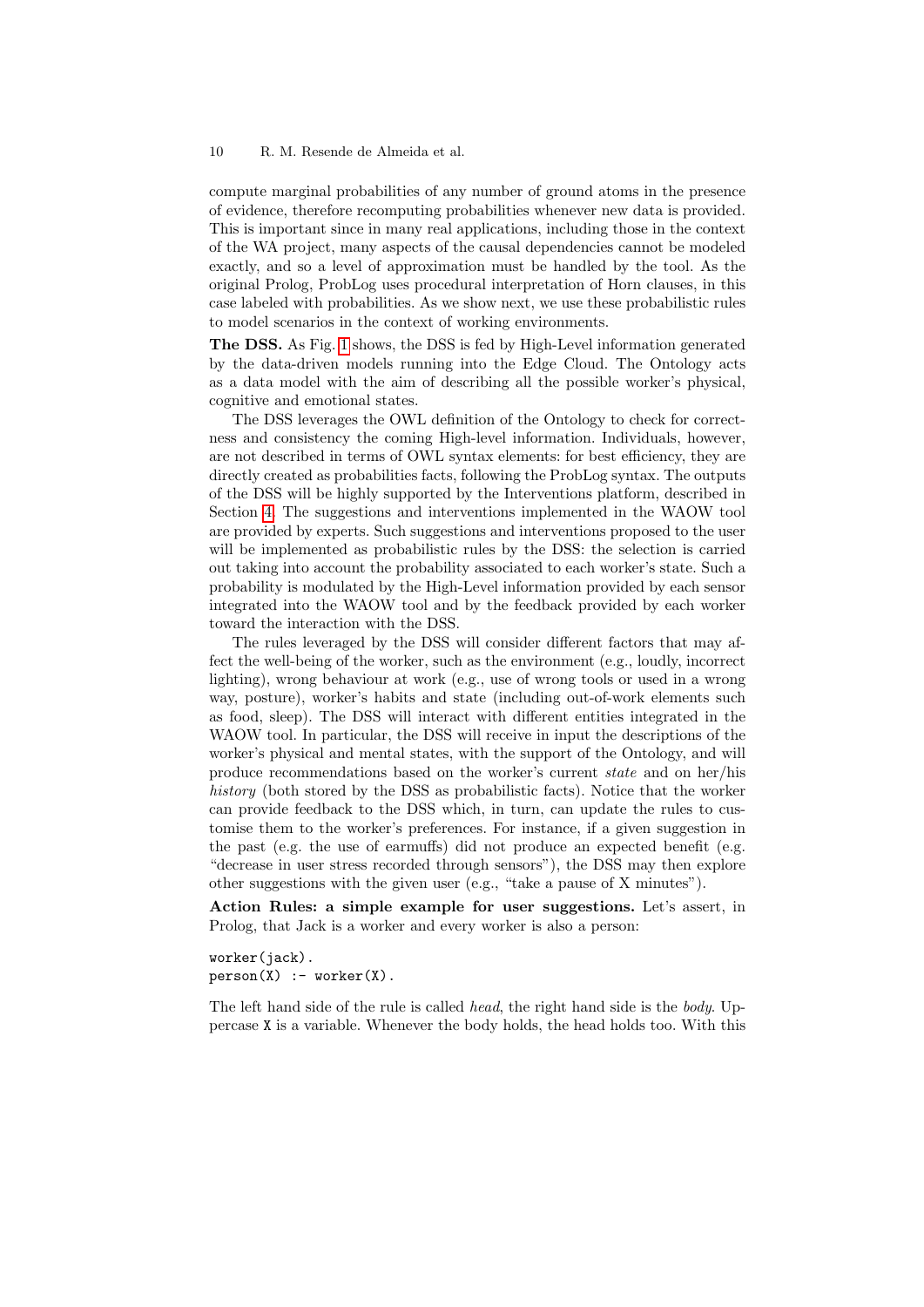simple representation, the DSS can automatically infer that Jack is a person, that is, person(jack) holds. In our experiments, we modelled many possible aspects of different working environments, from worker profile –for example, education or activity typology– to time constraints, and even complex behavioural knowledge; as an example, the following rule:

```
0.3::suggestion(take_pause,W) :-
worker(W), isShown(stressed,W),
env(env_discrete_volume_serious_hazard),
isUsing(W,use_noise_reduction_safety_ear_muffs).
```
generates the take pause suggestion whenever a worker in an excessively loud environment is stressed despite using safety ear muffs, giving to the rule a weight of 0.3. The final probability associated to the suggestion takes into account the probability associated to each proposition in the rule body. More than one suggestion could be generated by the DSS. Thus, the associated probability helps in ranking them and select the best one. Moreover, if the selected suggestion is associated with a probability lower than a given threshold, the DSS could simply give up, avoiding to flood the worker with useless advices. Finally, the generated suggestion –for example, take pause– is translated into human language: "The working area is too noisy and you look tired, it's time to take a pause."

# <span id="page-10-0"></span>7 Conclusion

The paper has described the WA project and tools, aimed at providing smart assistance to elder workers. The paper has focused on the Ontology and the DSS portions of WA, which will generate recommendations about risk avoidance and well-being at work. Experiments about DSS are being conducted via incompany use cases, testing the proposed solutions by collecting sensor data and by improving the learning and smart capabilities of the DSS.

## References

- <span id="page-10-2"></span>1. Birkel, H.S., et al.: Development of a risk framework for industry 4.0 in the context of sustainability for established manufacturers. Sustainability 11(2), 384 (2019)
- <span id="page-10-1"></span>2. Calzavara, M., Battini, D., Bogataj, D., Sgarbossa, F., Zennaro, I.: Ageing workforce management in manufacturing systems: state of the art and future research agenda. International Journal of Production Research 58(3), 729–747 (2020)
- <span id="page-10-4"></span>3. Chen, H., Hou, C., Zhang, L., Li, S.: Comparative study on the strands of research on the governance model of international occupational safety and health issues. Safety science 122 (2020)
- <span id="page-10-3"></span>4. Cheng, Z., Nielsen, I., Cutler, H.: Perceived job quality, work-life interference and intention to stay. International Journal of Manpower (2019)
- <span id="page-10-5"></span>5. Cresswell, K., et al.: Investigating the use of data-driven artificial intelligence in computerised decision support systems for health and social care: A systematic review. Health Informatics Journal (2020)